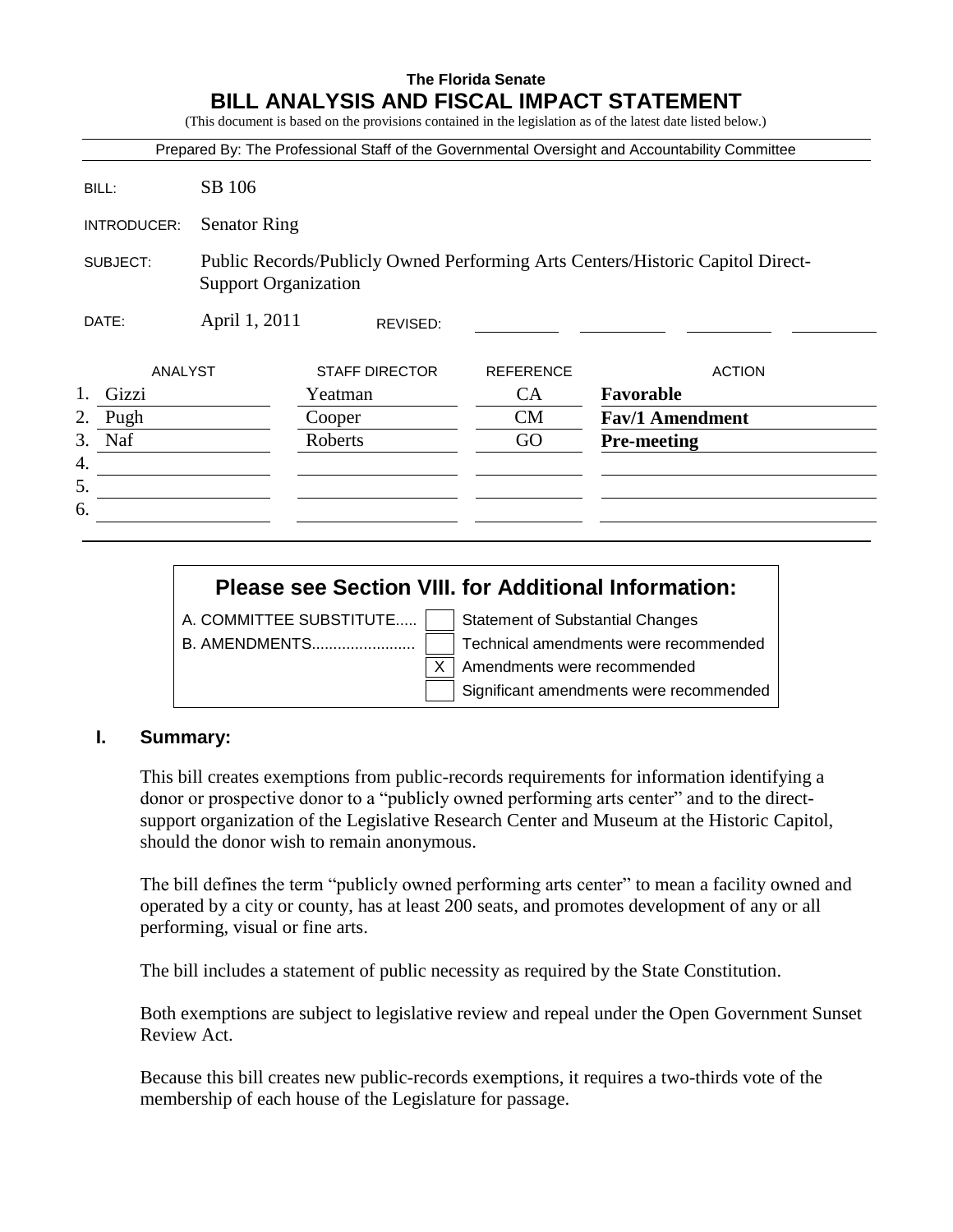This bill substantially amends s. 272.136, F.S., and creates two undesignated sections of law.

#### **II. Present Situation:**

#### **Public-Records Laws**

The State of Florida has a long history of providing public access to governmental records, with the first public records law being enacted by the Florida Legislature in 1892.<sup>1</sup> In 1992, Florida voters adopted an amendment to the State Constitution, which raised the statutory right of access to public records to a constitutional level. $<sup>2</sup>$ </sup>

Section 24, Art. I, of the State Constitution, states that:

Every person has the right to inspect or copy any public record made or received in connection with the official business of any public body, officer, or employee of the state, or persons acting on their behalf, except with respect to records exempted pursuant to this section or specifically made confidential by this Constitution. This section specifically includes the legislative, executive, and judicial branches of government and each agency or department created thereunder; counties, municipalities, and districts; and each constitutional officer, board, and commission, or entity created pursuant to law or this Constitution.

The Public Records Act, located in ch. 119, F.S., specifies conditions under which the public must be provided access to agency records.<sup>3</sup> Section 119.07(1)(a), F.S., requires every person who has custody of a public record to allow the record to be inspected and examined by any person, "at any reasonable time, under reasonable conditions, and under supervision by the custodian of the public records".<sup>4</sup> Unless specifically exempted by law, all agency records are available for public inspection.

The term "public record", is broadly defined in s. 119.011(12), F.S., to include:

. . . all documents, papers, letters, maps, books, tapes, photographs, films, sound recordings, data processing software, or other material, regardless of the physical form, characteristics, or means of transmission, made or

<sup>1</sup> Section 1390, 1391 F.S. (Rev. 1892).

 $<sup>2</sup>$  FLA. CONST. art. I, s. 24.</sup>

 $3$  The word "agency" is defined in s. 119.011(2), F.S., to mean "... any state, county, district, authority, or municipal officer, department, division, board, bureau, commission, or other separate unit of government created or established by law including, for the purposes of this chapter, the Commission on Ethics, the Public Service Commission, and the Office of Public Counsel, and any other public or private agency, person, partnership, corporation, or business entity acting on behalf of any public agency." The Florida Constitution also establishes a right of access to any public record made or received in connection with the official business of any public body, officer, or employee of the state, or persons acting on their behalf, except those records exempted by law or the state constitution.

 $4$  Section 119.07(1)(a), F.S.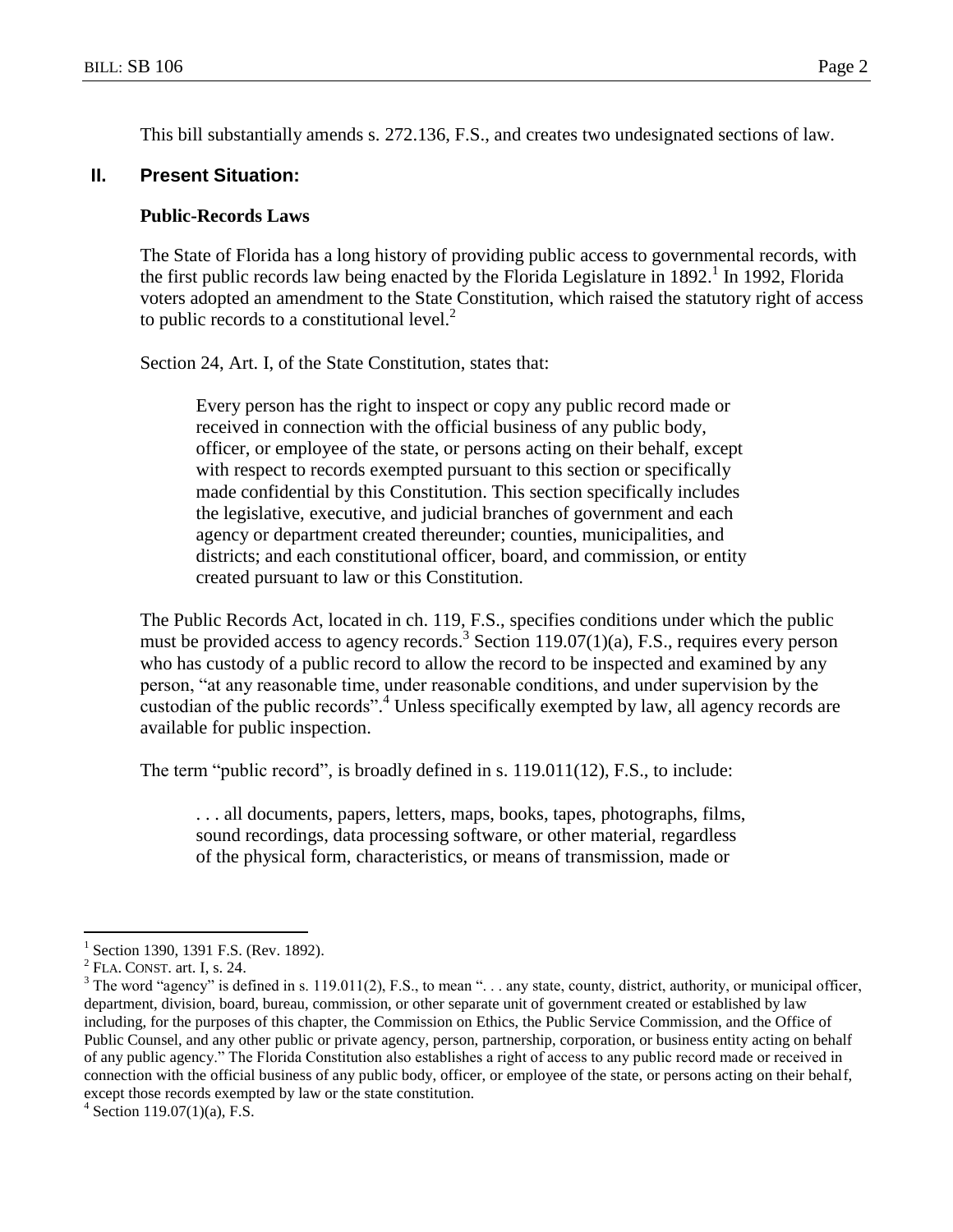received pursuant to law or ordinance or in connection with the transaction of official business by any agency.<sup>5</sup>

The Florida Supreme Court has interpreted this definition to encompass any materials prepared by an agency in connection with official business to "perpetuate, communicate or formalize knowledge of some type". 6

The Legislature is the only entity that is authorized to create exemptions from open government requirements.<sup>7</sup> The Legislature may provide an exemption by a general law that is approved by a two-thirds vote of each house of the Legislature.<sup>8</sup> The exemption must specifically state the public necessity justifying the exemption and must be no broader than necessary to accomplish the stated purpose of the law.<sup>9</sup> A bill enacting an exemption<sup>10</sup> may not contain other substantive provisions, although it may contain multiple exemptions that relate to one subject.<sup>11</sup>

There is a difference between records that the Legislature exempts from public-records requirements and those that that the Legislature makes *confidential* and exempt. If the Legislature makes a record confidential and exempt, then such information may not be released by an agency to anyone other than the persons or entities designated in the statute.<sup>12</sup> If a record is simply made exempt from disclosure requirements, an agency is not prohibited from disclosing the record in all circumstances.<sup>13</sup>

### **Open Government Sunset Review Act**

The Open Government Sunset Review Act (act), in s. 119.15, F.S., provides a process for the review, and repeal or reenactment of, public records exemptions.<sup>14</sup> Under Florida law, a new exemption or substantial amendment to an existing exemption shall be repealed on October 2<sup>nd</sup> of the  $5<sup>th</sup>$  year after enactment, unless the Legislature acts to reenact the exemption.<sup>15</sup> By June 1 of each year, the Division of Statutory Revision of the Office of Legislative Services is required to certify to the President of the Senate and the Speaker of the House of Representatives, the language and statutory citation of each exemption scheduled for repeal the following year.<sup>16</sup>

<sup>5</sup> Section 119.011(12), F.S.

<sup>&</sup>lt;sup>6</sup> Shevin v. Byron, Harless, Schaffer, Reid and Associates, Inc., 379 So.2d 633, 640 (Fla. 1980).

FLA. CONST. art. I, s. 24(c).

<sup>8</sup> *Id.*

<sup>9</sup> *Id. See also Memorial Hospital-West Volusia v. News-Journal Corporation*, 729 So. 2d 373, 380 (Fla. 1999); *Halifax Hospital Medical Center v. News-Journal Corporation*, 724 So. 2d 567 (Fla. 1999).

 $10$  Under s. 119.15, F.S., an existing exemption may be treated as a new exemption if it is "substantially amended," so that the exemption is expanded to cover additional records or information, or to include meetings as well as records. *See* s. 119.15(4)(b), F.S.

 $11$  FLA. CONST. art. I, s. 24(c).

<sup>12</sup> Op. Att'y Gen. Fla. 85-62 (1985).

<sup>&</sup>lt;sup>13</sup> *Williams v. City of Minneola*, 575 So.2d 683, 687 (Fla. 5<sup>th</sup> DCA), review denied, 589 So.2d 289 (Fla. 1991).

 $14$  This act applies to exemptions from s. 24, Art. I, of the State Constitution and s. 119.07(1), F.S., or s. 286.011, F.S.

 $15$  Section 119.15(3), F.S.

 $16$  Section 119.15(5)(a), F.S.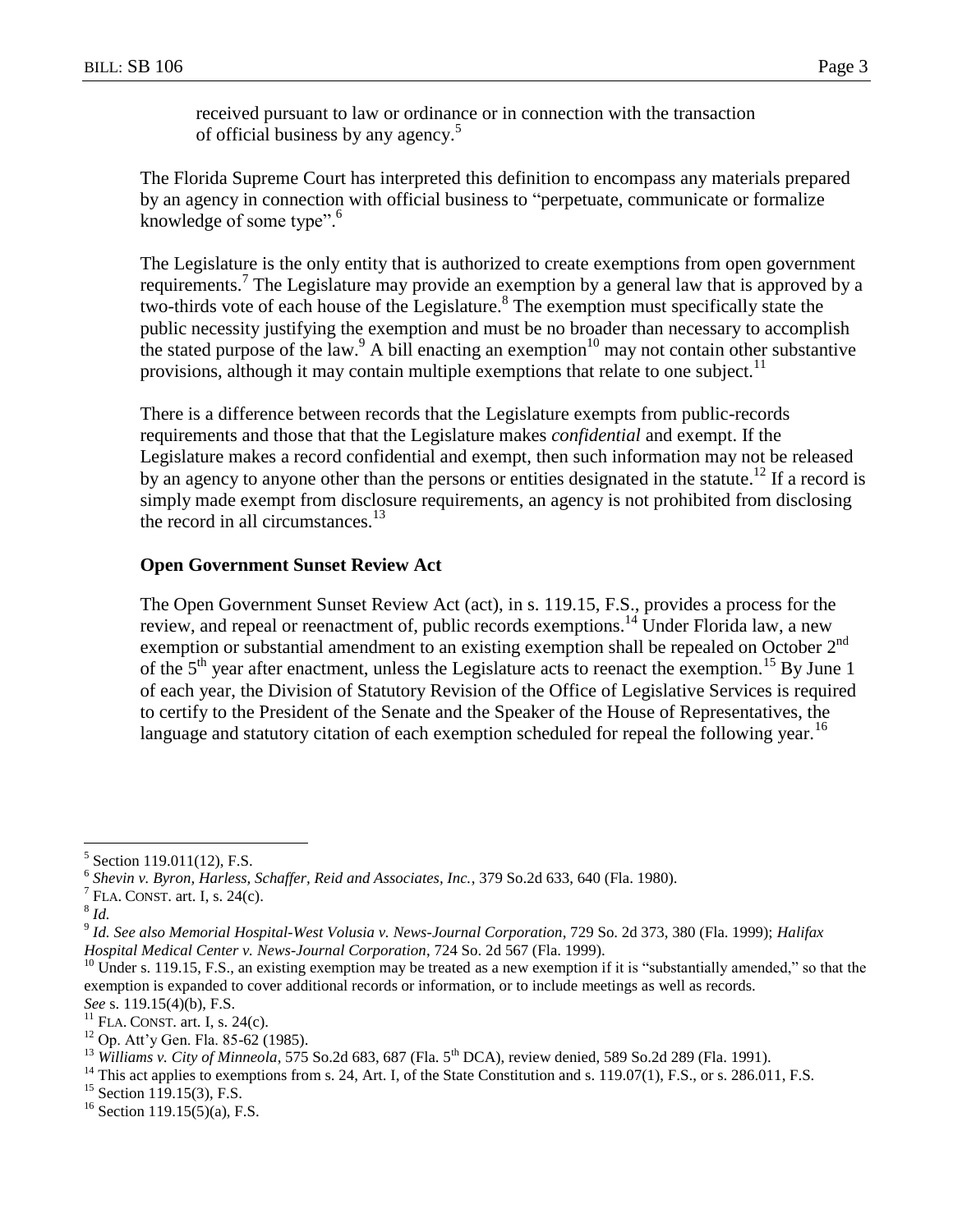As part of the legislative review process for exemptions from public meeting and public records requirements, the Legislature is required to consider the following criteria:

- $\bullet$ Specific records or meetings that are affected by the exemption;
- Whom the exemption uniquely affects, as opposed to the general public;
- The identifiable public purpose or goal of the exemption;  $\bullet$
- Whether the information contained in the records or discussed in the meeting can be readily  $\bullet$ obtained by alternative means, and if so, how;
- Whether the record or meeting is protected by another exemption; and
- If there are multiple exemptions for the same type of record or meeting that would be appropriate to merge. $17$

The act states that an exemption may only be created, revised, or expanded if it serves an identifiable public purpose and the exemption is no broader than necessary to meet the public purpose it serves.<sup>18</sup> An identifiable public purpose is considered to be served if the exemption meets one of three specified criteria, and the Legislature finds that the purpose is "sufficiently compelling to override the strong public policy of open government and cannot be accomplished without the exemption."<sup>19</sup> The prescribed statutory criteria include whether the exemption:

- Allows the state or its political subdivisions to effectively and efficiently administer a governmental program, which administration would be significantly impaired without the exemption;
- $\bullet$ Protects information of a sensitive personal nature concerning individuals, the release of which would be defamatory or cause unwarranted damage to the good name or reputation of such individuals, or would jeopardize their safety; or
- Protects information of a confidential nature concerning entities, including, but not limited to, a formula, pattern, device, combination of devices, or compilation of information that is used to protect or further a business advantage over those who do not know or use it, the disclosure of which would injure the affected entity in the marketplace.<sup>20</sup>

| Entity                                                        | <i>Exemption</i>                                                                                                | <b>Florida Statute</b> | <b>Status</b>                                                                                             |
|---------------------------------------------------------------|-----------------------------------------------------------------------------------------------------------------|------------------------|-----------------------------------------------------------------------------------------------------------|
| Enterprise Florida, Inc.                                      | Identity of donor or<br>prospective donor who desires<br>to remain anonymous and all<br>identifying information | s. $11.45(3)(i)$       | Confidential and exempt<br>from s. $119.07(1)$ , F.S.,<br>and s. $24(a)$ , Art. I, State<br>Constitution. |
| Florida Development<br>Finance Corporation, Inc.              | Identity of donor or<br>prospective donor who desires<br>to remain anonymous and all<br>identifying information | s. $11.45(3)(i)$       | Confidential and exempt<br>from s. $119.07(1)$ , F.S.,<br>and s. $24(a)$ , Art. I, State<br>Constitution. |
| <b>Cultural Endowment</b><br>Program<br>(Department of State) | Information which, if released,<br>would identify donors and<br>amounts contributed.                            | s. $265.605(2)$        | Confidential and exempt<br>from s. $119.07(1)$ , F.S.                                                     |

#### **Examples of Existing Exemptions for Donors or Prospective Donors**

 $17$  Section 119.15(6)(a)1. - 6., F.S.

<sup>&</sup>lt;sup>18</sup> Section 119.15(6)(b), F.S.

 $^{19}$  *Id.* 

<sup>20</sup> *See* s. 119.15(6)(b)1. - 3., F.S.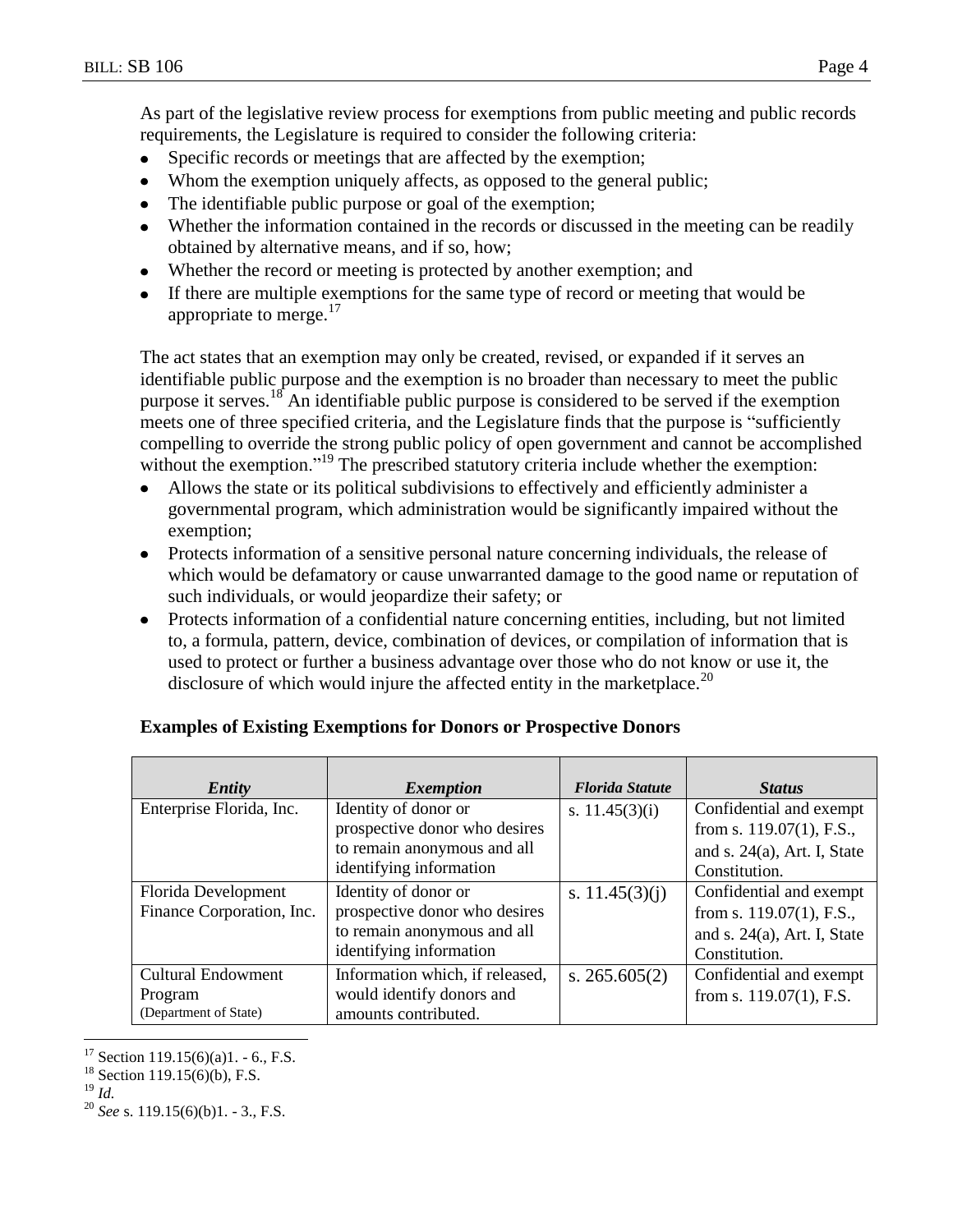| <b>Entity</b>                                                                                                | <b>Exemption</b>                                                                                                                                                                                                                                                | <b>Florida Statute</b> | <b>Status</b>                                                                                             |
|--------------------------------------------------------------------------------------------------------------|-----------------------------------------------------------------------------------------------------------------------------------------------------------------------------------------------------------------------------------------------------------------|------------------------|-----------------------------------------------------------------------------------------------------------|
|                                                                                                              | Information which, if released,<br>would identify prospective<br>donors.                                                                                                                                                                                        |                        |                                                                                                           |
| <b>Direct Support</b><br>Organization<br>(University of West Florida)                                        | Identity of donor or<br>prospective donor of property<br>to a DSO who desires to<br>remain anonymous, and all<br>identifying information.                                                                                                                       | s. 267.1732(8)         | Confidential and exempt<br>from s. 119.07(1), F.S.,<br>and s. $24(a)$ , Art. I, State<br>Constitution.    |
| Citizen Support<br>Organization<br>(Fish and Wildlife Commission)                                            | Identity of donor or<br>prospective donor to a CSO<br>who desires to remain<br>anonymous and all identifying<br>information.                                                                                                                                    | s. $379.223(3)$        | Confidential and exempt<br>from s. $119.07(1)$ , F.S.,<br>and s. $24(a)$ , Art. I, State<br>Constitution. |
| Florida Agricultural<br>Museum<br>(Department of Agriculture and<br><b>Consumer Services</b> )               | Identity of donor or<br>prospective donor who desires<br>to remain anonymous and all<br>identifying information.                                                                                                                                                | s. 570.903(6)          | Confidential and exempt<br>from s. $119.07(1)$ , F.S.,<br>and s. $24(a)$ , Art. I, State<br>Constitution. |
| John and Mable Ringling<br>Museum of Art Direct<br><b>Support Organization</b><br>(Florida State University) | Information that, if released,<br>would identify donors who<br>wish to remain anonymous or<br>prospective donors who wish<br>to remain anonymous when the<br>DSO has identified the<br>prospective donor and has not<br>obtained the name in another<br>manner. | s. $1004.45(2)(h)$     | Confidential and exempt<br>from s. 119.07(1), F.S.                                                        |
| Florida Prepaid College<br><b>Board Direct Support</b><br>Organization                                       | Identity of donors who wish to<br>remain anonymous. Any<br>sensitive, personal information<br>regarding contract<br>beneficiaries, including                                                                                                                    | s. $1009.983(4)$       | Confidential and exempt<br>from s. $119.07(1)$ and<br>s. 24(a), Art. I, State<br>Constitution.            |

#### **Direct-Support Organization**

#### *In General*

Florida law provides for the establishment of direct-support organizations ("DSO" or "DSOs"as a means to assist state agencies in accomplishing their missions. DSOs are established as Florida corporations not for profit which are incorporated under ch. 617, F.S., and approved by the Department of State. Section 617.01401(5), F.S., defines the term "corporation not for profit" as "a corporation no part of the income or profit of which is distributable to its members, directors, or officers."

DSOs perform a variety of services for state agencies, including:

identity.

- Raising money;
- Submitting requests for, and receiving grants from, the federal government, the state, or its  $\bullet$ political subdivisions;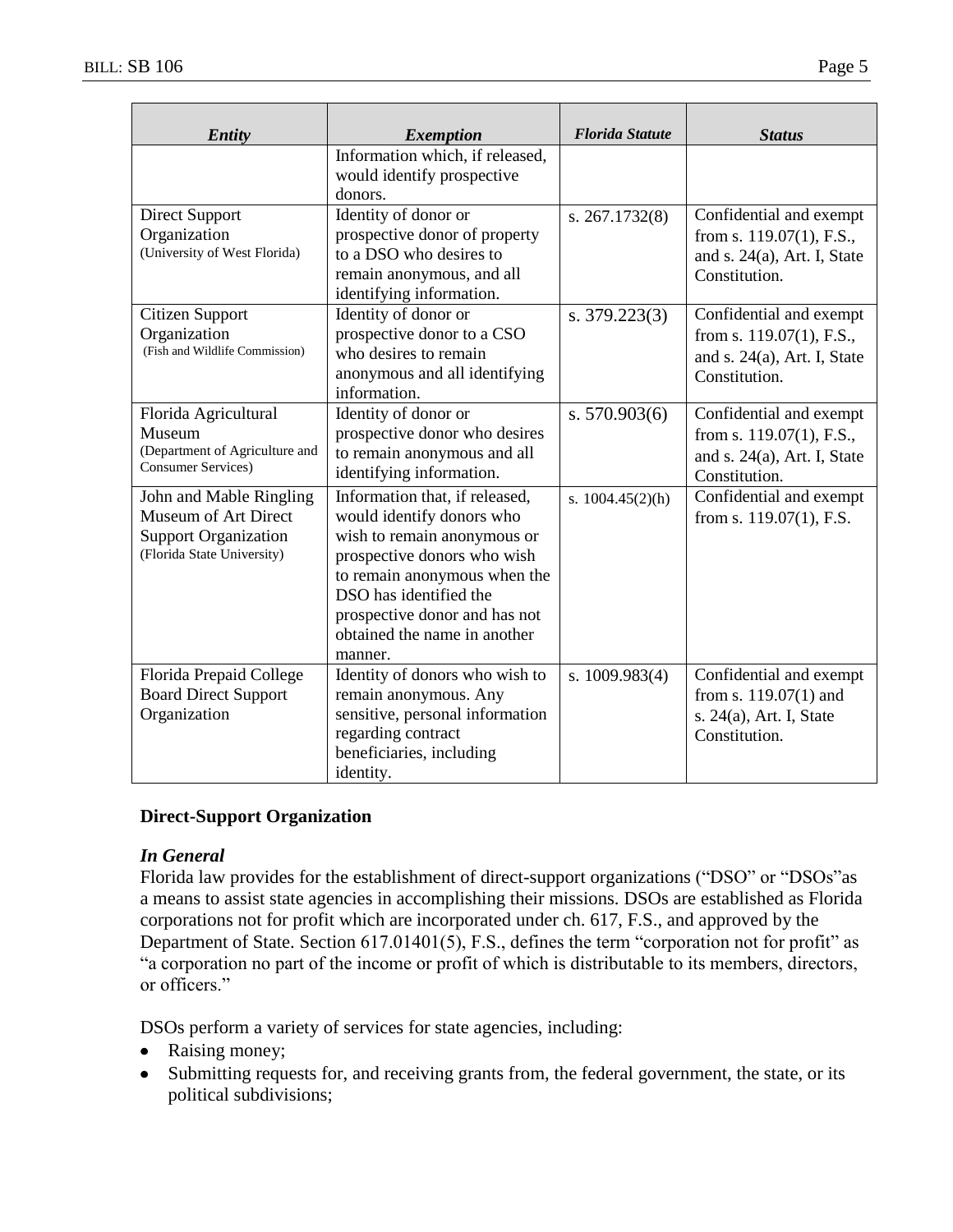- Receiving, holding, investing, and administering property;
- Assisting an agency in performing its mission; and,
- Making expenditures for the benefit of the supported agency.<sup>21</sup>

DSOs have been established in Florida to support a wide array of services and agencies, including: child abuse prevention and adoption; tourism; amateur athletics and professional sports; public guardianship; victims of crime; universities, community colleges, and school districts; the Florida National Guard; the Departments of Corrections, Juvenile Justice, Agriculture and Consumer Services, and Veterans' Affairs; and, the Florida Prepaid College Board. $^{22}$ 

Florida Statutes generally require DSOs to:

- Operate under written contract with the supported agency;
- Be governed by a board of directors; and,
- Operate for the benefit of, and in a manner consistent with, the goals of the agency and in the best interest of the state.

### *Direct-Support Organization for the Florida Historic Capitol and the Legislative Research Center and Museum*

In 2009, the Legislature enacted s. 272.136, F.S., authorizing the Legislative Research Center and Museum at the Historic Capitol and the Capitol Curator<sup>23</sup> to establish a DSO in order to provide assistance and promotional support through fundraising for the Florida Historic Capitol and the Legislative Research Center and Museum, including but not limited to, their education programs and initiatives.<sup>24</sup> The DSO established under s. 272.136, F.S., must be:

- A Florida corporation;
- Not for profit;
- Incorporated under ch. 617, F.S.; and,
- Approved by the Department of State.<sup>25</sup>

The  $DSO^{26}$  is governed by a board of directors with a demonstrated capacity for supporting the mission of the Historic Capitol. Initial appointments to the board shall be made by the President of the Senate and the Speaker of the House of Representatives, and thereafter by the board.<sup>27</sup> The

<sup>&</sup>lt;sup>21</sup> Sections 39.0011, 250.115, 267.1732, 267.1736, 288.1226, 288.1229, 292.055, 570.903, 744.7082, 944.802, 960.002, 985.672, 1001.453, 1004.28, 1004.70, and 1009.983, F.S.

<sup>22</sup> *Id.*

<sup>&</sup>lt;sup>23</sup> The Florida Historic Capitol Curator (curator) is appointed by and serves at the pleasure of the President of the Senate and the Speaker of the House of Representatives. The curator is responsible for: (a) promoting and encouraging state knowledge and appreciation of the Florida Historic Capitol; (b) collecting, researching, exhibiting, interpreting, preserving and protecting the history, artifacts, objects, furnishings and other materials related to the Florida Historic Capitol, other than archaeological materials; and (c) developing, directing, supervising, and maintaining the interior design and furnishings within the Florida Historic Capitol. In conjunction with the Legislative Research Center and Museum at the Historic Capitol, the curator may also assist the Florida Historic Capitol in the performance of certain monetary duties outlined in subsection (3) of s. 272.135, F.S. *See* s. 272.135, F.S.

 $24$  Chapter 2009-179, s.3, L.O.F.

<sup>&</sup>lt;sup>25</sup> Subsection (2), of s. 272.136, F.S.

 $26$  The DSO's official name is the Florida Historic Capital Foundation, Inc., and its website is [http://www.flhistoriccapitol.gov/foundation.cfm.](http://www.flhistoriccapitol.gov/foundation.cfm)

Subsection (1), of s. 272.136, F.S.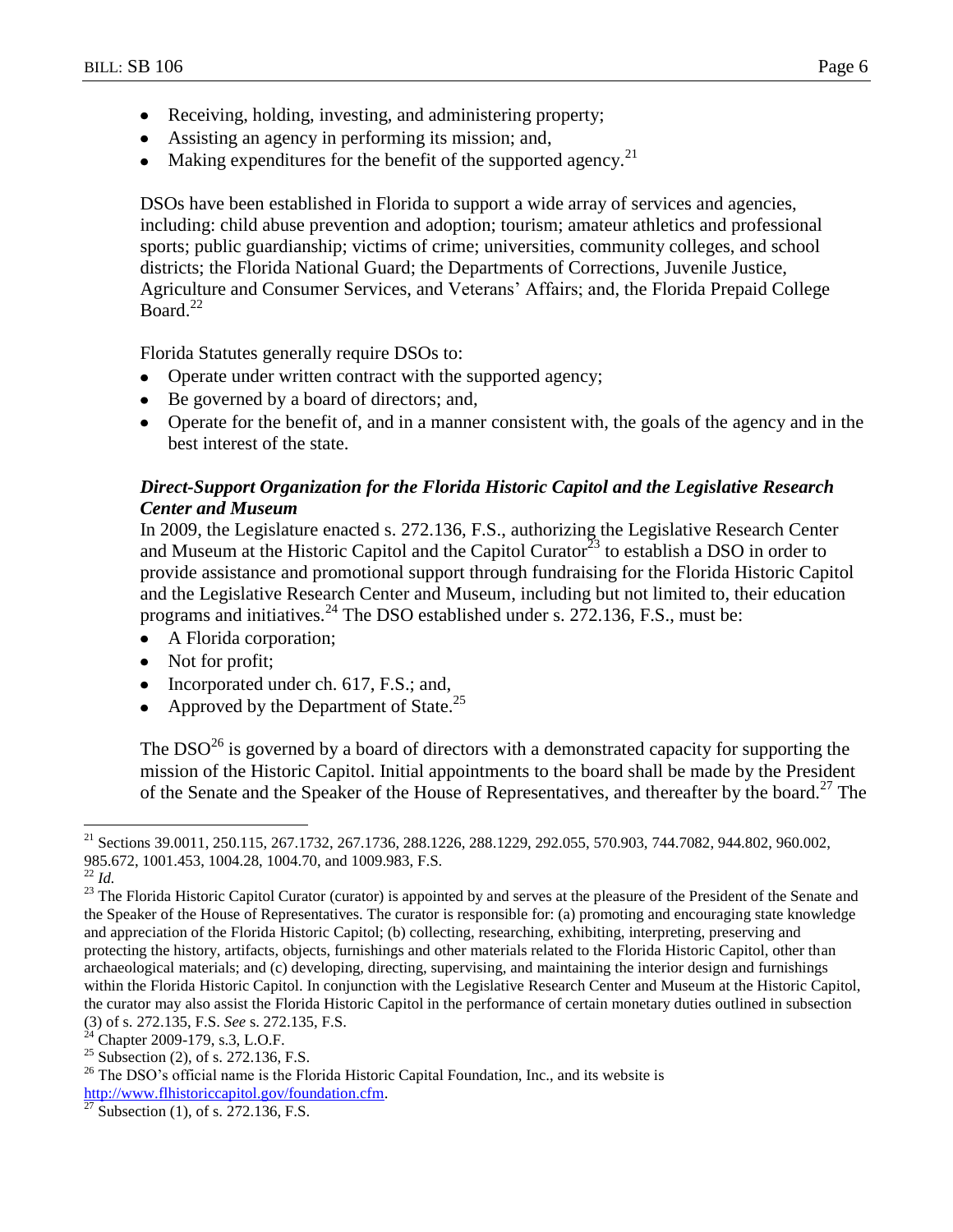DSO received its not-for-profit designation in October 2010, and has been receiving contributions.

If the DSO is no longer authorized or fails to comply with the requirements of s. 272.136, F.S., fails to maintain its tax-exempt status, or ceases to exist, then all funds obtained through grants, gifts, and donations in the DSO's account revert to the state and are deposited into an account designated by the Legislature.<sup>28</sup>

#### **Performing Arts Centers in Florida**

According to the Florida Department of State Division of Cultural Affairs, spending on arts and cultural events in Florida generated nearly \$250 million in state and local tax revenues in 2008 and the overall return on investment by governments on art and cultural spending is 5 to  $1.^{29}$ There is no breakout specifically reflecting the economic impact of Florida's performing arts centers.

Florida has dozens of performing arts centers<sup>30</sup> in every region of the state, and their ownership, management and financing varies widely, according to information on their websites.

#### **III. Effect of Proposed Changes:**

**Section 1** creates an undesignated section of law providing that if a donor or a prospective donor of a donation made for the benefit of a publicly owned performing arts center wishes to remain anonymous, then information that would identify the name, address, or telephone number of that donor or prospective donor is confidential and exempt from s. 119.07(1), F.S., and section 24(a), Art. I, of the State Constitution.

The bill defines "publicly owned performing arts center" as:

a facility consisting of at least 200 seats, owned and operated by a county or municipality, which is used and occupied to promote development of any or all of the performing, visual or fine arts or any or all matters relating thereto, and to encourage and cultivate public and professional knowledge and appreciation of the arts. $31$ 

The bill provides that the public-records exemption is subject to the provisions of the Open Government Sunset Review Act and shall stand repealed on October 2, 2016, unless reviewed and saved from repeal through reenactment by the Legislature.

 $28$  Subsection (6), of s. 272.136, F.S.

<sup>&</sup>lt;sup>29</sup> Information provided by the Department of State's Division of Cultural Affairs in an email dated February 1, 2011. On file with the Commerce and Tourism Committee.

 $30$  An unofficial list is available at [http://funandsun.com/1tocf/artf/perfs.html.](http://funandsun.com/1tocf/artf/perfs.html)

<sup>&</sup>lt;sup>31</sup> Based on a list of performing arts centers provided by the Department of State's Division of Cultural Affairs, at least one appears to meet the bill's definition: the Broward Center for the Performing Arts in Fort Lauderdale, because it is owned by the county and managed by a county board.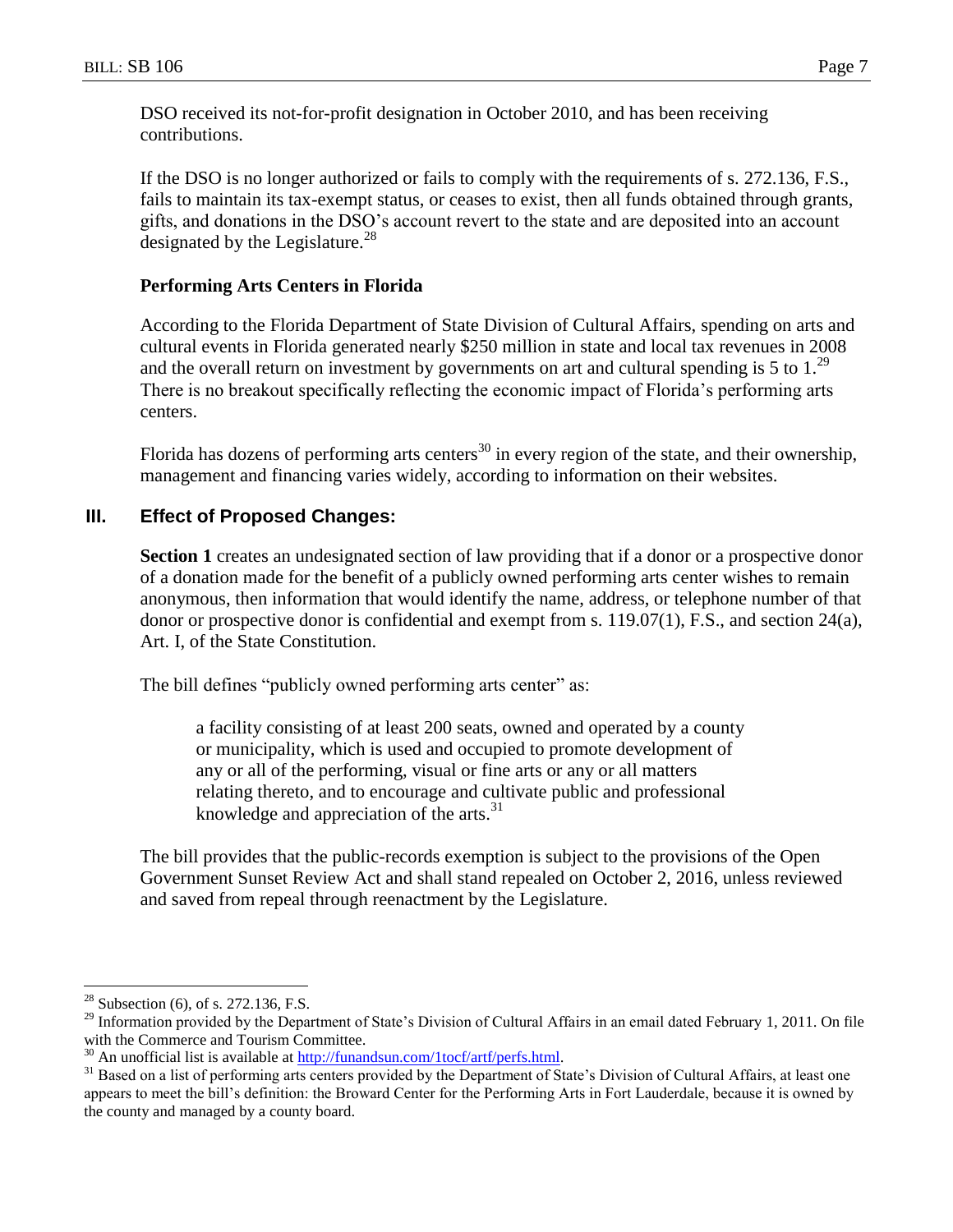**Section 2** of the bill creates subsection (7) of s. 272.136, F.S., providing that the identity of and all information identifying a donor or prospective donor to the direct-support organization for the Florida Historic Capitol and the Legislative Research Center and Museum who desires to remain anonymous is confidential and exempt from s. 119.07(1), F.S., and section 24(a), Art. I, of the State Constitution. The bill specifies that such anonymity shall be maintained in any auditor's report created pursuant to the annual financial audits required under s. 272.136(5), F.S.

The bill provides that the public-records exemption is subject to the provisions of the Open Government Sunset Review Act and shall stand repealed on October 2, 2016, unless reviewed and saved from repeal through reenactment by the Legislature.

**Section 3** of the bill expresses legislative findings that the public-records exemptions are a public necessity, in order to:

- Encourage private support for publicly owned performing arts centers and the direct-support  $\bullet$ organization;
- Promote the giving of gifts to, and the raising of private funds for, the acquisition, renovation, rehabilitation, and operation of publicly owned performing arts centers; and,
- Promote the programming and preservation of the Florida Historic Capitol and the Legislative Research Center and Museum.

According to this section, without the exemptions there could be a "chilling effect" on private donations in Florida because potential donors would be concerned that disclosure of their personal identifying information could lead to theft and threats to their personal safety and security.

**Section 4** of the bill provides an effective date of October 1, 2011.

#### **Other potential implications:**

If the DSO for the Legislative Research Center and Museum at the Historic Capitol is a part of the legislative branch, it is not subject to the provisions of chapter 119, F.S.

### **IV. Constitutional Issues:**

A. Municipality/County Mandates Restrictions:

None.

B. Public Records/Open Meetings Issues:

### **Vote Requirement**

Section 24(c), Art. I, of the State Constitution requires a two-thirds vote of each chamber of the Legislature for passage of a newly created or expanded public-records or publicmeetings exemption. Because this bill creates new public-records exemptions, it requires a two-thirds vote of each chamber of the Legislature for passage.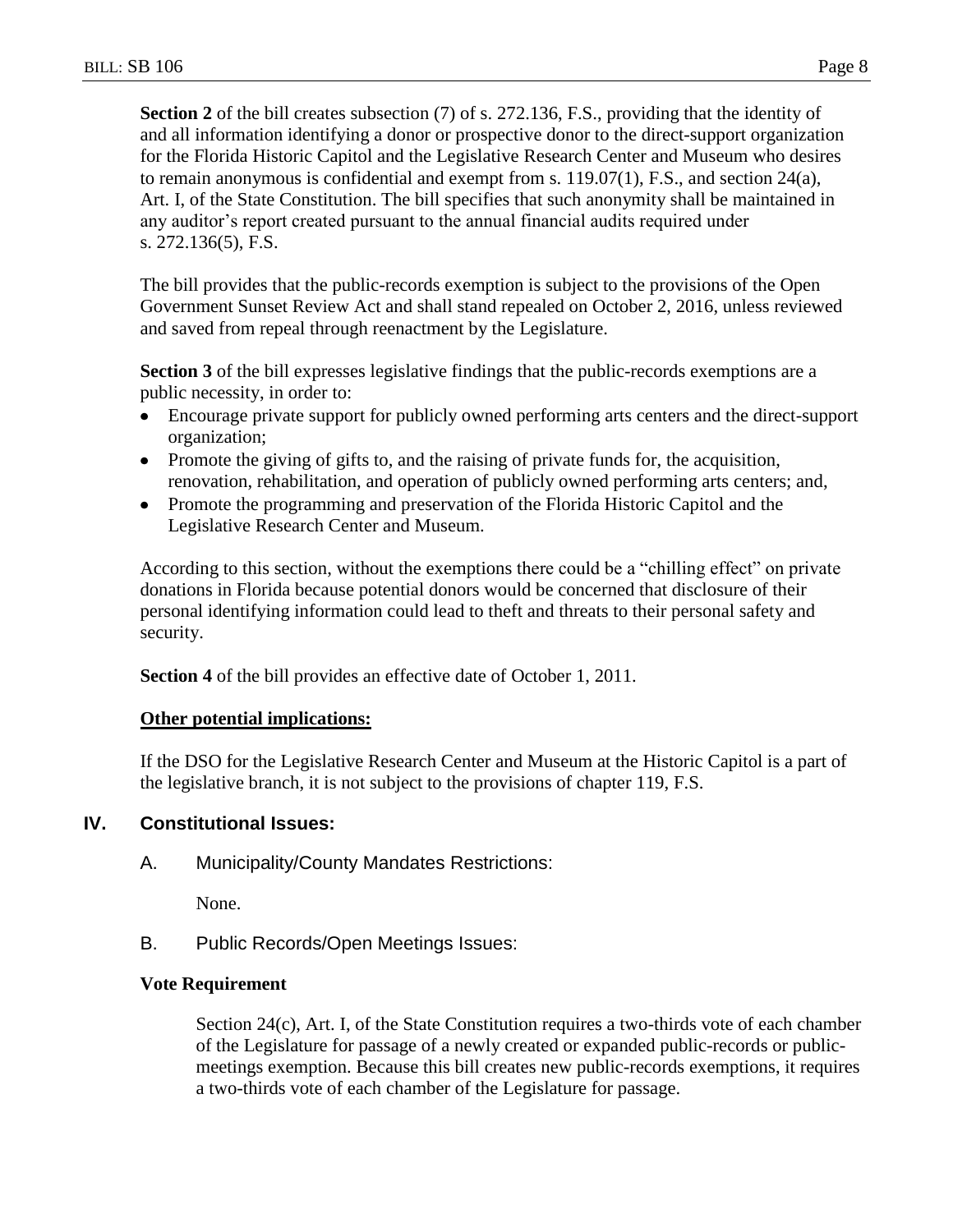#### **Statement of Public Necessity**

Section 24(c), Art. I, of the State Constitution requires a statement of public necessity for a newly-created or expanded public-records or public-meetings exemption. Because this bill creates new public-records exemptions, it includes a public necessity statement.

C. Trust Funds Restrictions:

None.

#### **V. Fiscal Impact Statement:**

A. Tax/Fee Issues:

None.

B. Private Sector Impact:

Donors or prospective donors to a publicly owned performing arts center and the DSO for the Florida Historic Capitol and The Legislative Research Center and Museum would have the option of requesting anonymity, which may encourage more private entities to donate to these facilities.

C. Government Sector Impact:

These public-records exemptions may encourage donations, and therefore result in a financial gain to counties and municipalities that own and operate publicly owned performing arts centers.

These exemptions may similarly encourage donations that result in financial gain to the state's DSO for the Florida Historic Capitol and the Legislative Research Center and Museum.

#### **VI. Technical Deficiencies:**

None.

#### **VII. Related Issues:**

None.

## **VIII. Additional Information:**

A. Committee Substitute – Statement of Substantial Changes: (Summarizing differences between the Committee Substitute and the prior version of the bill.)

None.